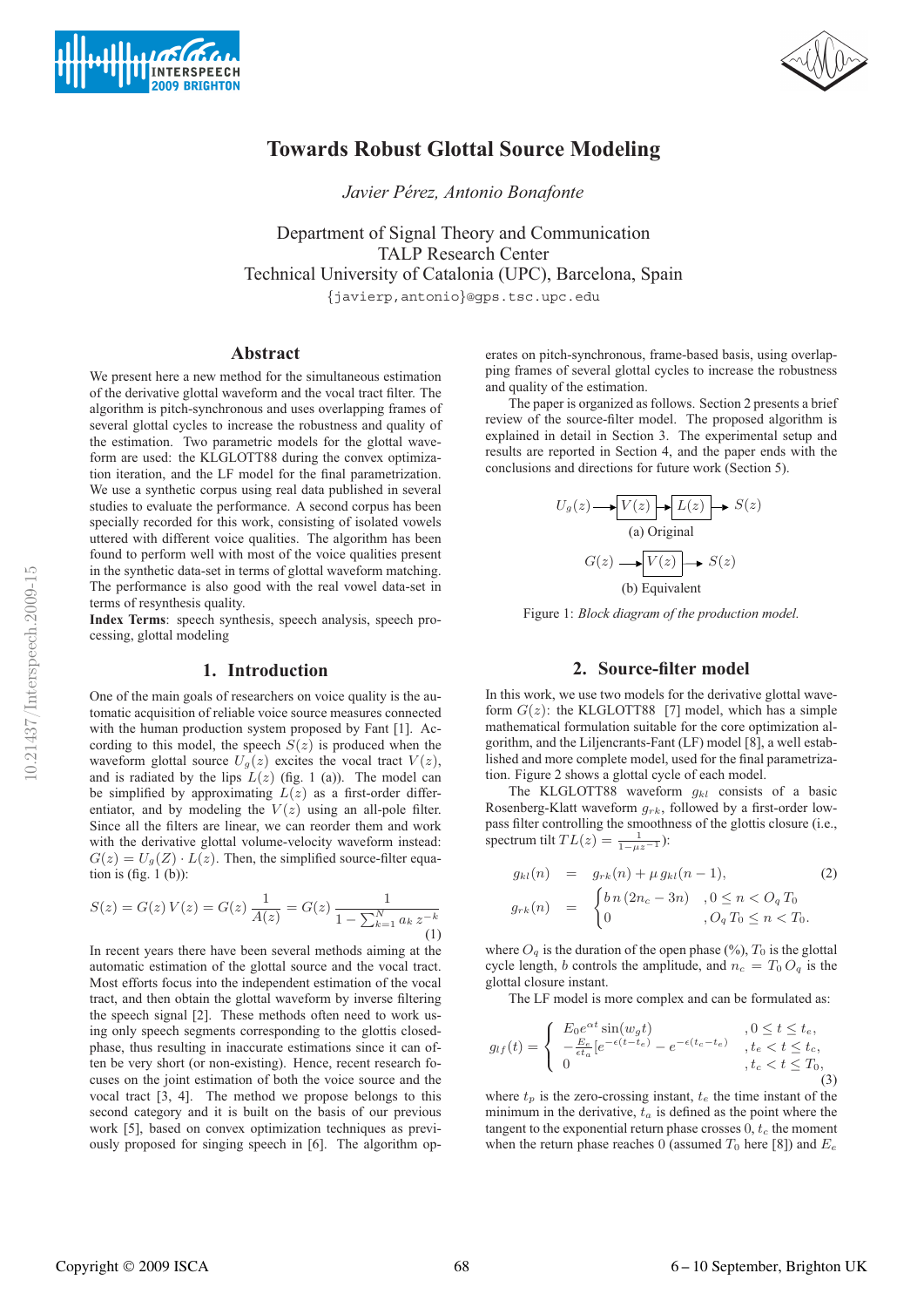as the absolute value of the minimum of the derivative.  $t_a$  relates to the abruptness of the glottal closure, by means of the equivalent parameter  $F_a = 1/(2\pi t_a)$  [8], the cut-off frequency at which −6dB/octave are added to the source spectrum. The remaining parameters are computed derived from these [8]. In this work we use the normalized parameters:  $R_a = t_a/T_0$ ,  $R_k = t_e/t_p - 1$  and  $R_0 = t_e \cdot T_0$ .



Figure 2: Sample pitch cycle of KLGLOTT88 and LF models

# **3. Proposed algorithm**

### **3.1. Glottal epochs location**

The algorithm needs to be provided with an estimation of the glottal opening (GOI) and closure (GCI) instants. We obtain an initial estimation for the GOIs/GCIs from the laryngograph signal [5], which are optimized (first the GCIs and then the GOIs) by searching for the candidate around the initial estimates giving minimum error from the convex algorithm explained in next subsection (Sec. 3.2, Eq. 5). In Fig. 3 we see that the error surface has only one minimum at the optimal GOI point. It follows that if we obtain the GCIs from the speech signal using e.g., the DYPSA algorithm [9]), the GOIs can then be estimated without need of laryngograph signal by searching over a standard range for the open quotient (OQ)  $[0.4 - 0.85]$ .



Figure 3: *Normalized distortion [0,1] for a local search around original (lag 0) (a) GCI, and (b) GOI.*

#### **3.2. Source-filter decomposition using convex optimization**

From eq. 1, we see that given a set of  $N+1$  filter coefficients (N for the vocal tract, and 1 for  $\mu$ ), the speech signal  $s(n)$  can be inverse-filtered to obtain an approximation of the glottal waveform:

$$
g_{if}(n) = s(n) - \sum_{k=1}^{N+1} \hat{a}_k s(n-k).
$$
 (4)

As we model it using the KLGLOTT88 model, we want to obtain the parameters that minimize the parametrization error  $e(n) = g_{rk}(n) - g_{if}(n)$  for each cycle in the analysis frame:

$$
\begin{cases}\nb_1 C_1(n) + \sum_{k=1}^{N+1} \hat{a}_k s(n-k) - s(n) & OP_1 \\
\sum_{k=1}^{N+1} \hat{a}_k s(n-k) - s(n) & CP_1\n\end{cases}
$$

$$
= \begin{bmatrix} \sum_{k=1}^{N+1} \hat{a}_k s(n-k) - s(n) & CP_1 \\ b_2 \, C_2(n) + \sum_{k=1}^{N+1} \hat{a}_k s(n-k) - s(n) & OP_2 \\ \sum_{k=1}^{N+1} \hat{a}_k s(n-k) - s(n) & CP_2 \end{bmatrix}
$$

$$
e(n) = \begin{cases} b_2 C_2(n) + \sum_{k=1}^{N+1} \hat{a}_k s(n-k) - s(n) & OP_2 \\ \sum_{k=1}^{N+1} \hat{a}_k s(n-k) - s(n) & CP_2 \end{cases}
$$

$$
\begin{vmatrix}\n\vdots & \vdots \\
b_M C_m(n) + \sum_{k=1}^{N+1} \hat{a}_k s(n-k) - s(n) & OP_M \\
\sum_{k=1}^{N+1} \hat{a}_k s(n-k) - s(n) & CP_M\n\end{vmatrix}
$$
\n(5)

where we have simplified the notation using  $C_i(n) = n(2n_{ci})$  $3n$ ), and  $OP_i$  and  $CP_i$  are the open and closed phases for glottal cycle i inside the analysis frame. M is the number of cycles in the analysis frame. Since the error is linear w.r.t. our unknown variables, we can rewrite eq. 5 in matrix form, as  $\mathbf{e} = \mathbf{F} \mathbf{x} - \mathbf{y}$ , where  $\mathbf{x} = \begin{bmatrix} b_1 & b_2 & \cdots & b_M & \hat{a}_1 & \cdots & \hat{a}_{N+1} \end{bmatrix}^T$  is the vector of variables to be estimated,  $\mathbf{y} = [s(1) \dots s(P)]^T$  contains the speech samples of the analysis frame, and  $\dot{F}$  is:

$$
\mathbf{F} = \begin{pmatrix}\nC_1(1) & 0 & \cdots & 0 & s(0) & \cdots & s(-N) \\
\vdots & \vdots & \ddots & \vdots & s(1) & s(-N+1) \\
C_1(n_{c1}) & 0 & 0 & \vdots & \vdots \\
\vdots & \vdots & \ddots & \vdots & \vdots & \vdots \\
0 & 0 & \cdots & 0 & \vdots & \vdots \\
\vdots & \vdots & \vdots & \vdots & \vdots & \vdots \\
0 & 0 & \cdots & C_k(1) & \vdots & \vdots \\
\vdots & \vdots & \ddots & \vdots & \vdots & \vdots \\
0 & 0 & \cdots & C_k(n_{ck}) & \vdots & \vdots \\
\vdots & \vdots & \ddots & \vdots & s(P-2) & s(P-N-2) \\
\vdots & \vdots & \ddots & \vdots & s(P-1) & \cdots s(P-N-1)\n\end{pmatrix}
$$

where  $n_{ck}$  is the GCI of the kth cycle inside the analysis frame of length P. The convex optimization using these new matrices is exactly as in our previous work [5]. The  $L_2$  norm of the error between  $g_{if}$  and  $g_{kl}$  (Eq. 5) is chosen as the minimization objective. Since the problem is convex, we obtain an optimal set of  $N + 1$  filter coefficients and  $g_{rk}$  parameters. To build  $q_{kl}$ , the largest real root of the estimated filter can be assigned to  $\mu$ , and the remaining N to the vocal tract  $V(z)$ . To improve the robustness of the estimation, we will estimate  $\mu$  with a order 1 LPC analysis of the pre-emphasized speech frame [10]. The convex estimation uses only N coefficients and works over the *untilted* (effect of  $\mu$  removed) speech frame.

#### **3.3. LF parametrization**

The last step is to parametrize  $g_{if}$  using the LF model. We estimate the LF parameters  $t_e$ ,  $t_a$ ,  $t_p$  and  $E_e$  for each pitch period  $(t_o$  and  $t_c$  are initially set to 0 and  $T_0 = 1/F_0$  and are not modified). First we obtain an initial estimate, and then we use a Sequential Quadratic (SQ) algorithm [5] to refine the initial LF values.

The initialization step is crucial to obtain good estimates. Instead of relying on traditional direct estimation methods prone to errors due to noise [5, 11], we map  $g_{kl}$  onto the LF space:  $t_p$  is set to the zero-crossing point of  $g_{kl}$ ,  $t_e = n_c$ , and  $E_e = -g_{kl}(n_c)$ . An elegant and efficient initial estimate for  $t_a$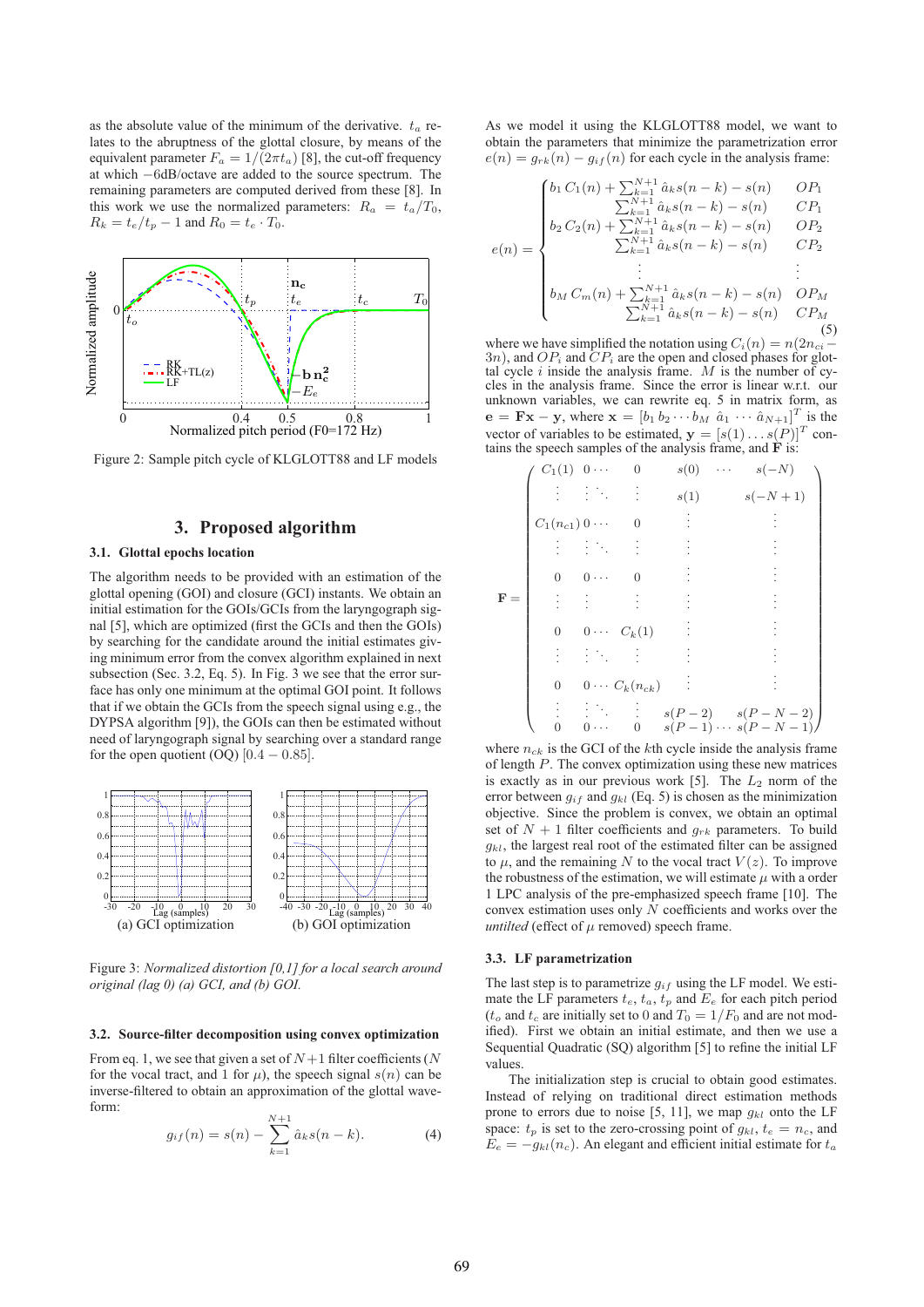is to set  $F_a$  to the cut-off frequency  $F_c$  of the KLGLOTT88 tilt filter  $TL(z)$ , and then compute  $t_a = 1/(2\pi F_a)$  [8].

Once we have this initial estimation, the LF parameters need to be optimized. We have found that it is not necessary to further optimize  $t_e$ . We perform a simultaneous optimization of  $t_a$ ,  $t_p$  and  $E_e$  using a SQ algorithm, and then  $E_e$  is reoptimized using a Golden Search method. This improves the robustness and the convergence of the algorithm. The function error is again the  $L_2$  norm between  $g_{if}$  and  $g_{lf}$ . Convolution with a length 7 Blackman window is used to low-pass filter the pulses and reduce the noise before error computation [11].

# **4. Results**

To validate the proposed algorithm, we have created a two different test corpus. The first one is a synthetic corpus using realistic LF data (Table 1). Each configuration is used to create reference glottal source signals by concatenating the same pulse 30 times. We add white Gaussian noise at several SNR levels (from 5dB to 20dB, in 5dB increments), amplitude-modulated using a Hanning window placed at the GCIs (this is motivated by turbulence noise theory [6]). These source signals are then filtered with a vocal tract filter constructed using 6 formants (12 coefficients) extracted from a vowel */o/* uttered in isolation.

|                | $R_a$   | $R_k$ | $R_0$ | $F_0$ |    | $R_a$   | $R_k$ | $R_0$ | $F_0$ |
|----------------|---------|-------|-------|-------|----|---------|-------|-------|-------|
| $\overline{1}$ | 4.1     | 37.1  | 51    | 170   | 21 | 10.0    | 44.8  | 84    | 200   |
| 2              | 7.6     | 35.7  | 81    | 170   | 22 | 2.0     | 37.7  | 54    | 126   |
| 3              | 1.3     | 47.9  | 59    | 132   | 23 | 5.0     | 51.7  | 71    | 246   |
| 4              | 3.5     | 42.9  | 81    | 144   | 24 | 2.6     | 42.5  | 61    | 102   |
| 5              | 13.1    | 27.6  | 65    | 281   | 25 | 5.1     | 41.9  | 76    | 190   |
| 6              | 11.7    | 29.0  | 85    | 340   | 26 | $1.5\,$ | 45.0  | 56    | 131   |
| 7              | 0.3     | 30.0  | 52    | 110   | 27 | 4.2     | 48.0  | 71    | 250   |
| 8              | 0.6     | 50.0  | 69    | 110   | 28 | 9.9     | 32.1  | 87    | 288   |
| 9              | 2.0     | 51.0  | 82    | 110   | 29 | 3.0     | 48.7  | 65    | 360   |
| 10             | 1.1     | 25.0  | 41    | 110   | 30 | 2.7     | 40.7  | 69    | 129   |
| 11             | 1.8     | 37.0  | 54    | 110   | 31 | 10.5    | 57.1  | 81    | 249   |
| 12             | 3.5     | 43.0  | 65    | 110   | 32 | 1.9     | 45.0  | 57    | 127   |
| 13             | 2.1     | 30.6  | 64    | 106   | 33 | 3.7     | 51.2  | 68    | 258   |
| 14             | 2.5     | 34.0  | 71    | 127   | 34 | $1.6\,$ | 37.7  | 49    | 132   |
| 15             | $1.5\,$ | 33.3  | 68    | 154   | 35 | 1.9     | 52.2  | 64    | 257   |
| 16             | 0.8     | 28.6  | 63    | 84    | 36 | 4.6     | 51.0  | 65    | 131   |
| 17             | 0.5     | 25.0  | 25    | 45    | 37 | 8.1     | 48.3  | 79    | 254   |
| 18             | 13.3    | 35.1  | 77    | 344   | 38 | 1.3     | 39.5  | 41    | 128   |
| 19             | 4.3     | 43.6  | 89    | 213   | 39 | 3.2     | 49.9  | 71    | 261   |
| 20             | 6.8     | 41.7  | 68    | 137   |    |         |       |       |       |

Table 1: *LF parameters and associated voice qualities used for the synthetic data set: 1–6 are obtained from our own research, 7–12 are taken from [14], 12–21 from [10] and 22–39 from [15] (R parameters in % and*  $F_0$  *in Hz.)* 

The second corpus consists of a small data set was recorded for these experiments, consisting of the 5 different Spanish vowels (/a/, /e/, /i/, /o/, /u/) uttered in isolation by a female professional speaker, with different voice phonations: normal (*modal*), with a lower  $F_0$  (*low*), and with increased  $F_0$ (*high*). Each utterance was roughly 2–3 seconds long and was recorded using a high-quality microphone in a professional studio. The signals were digitalized at a sampling rate of 96kHz, in raw PCM, 24 bits/sample, and then converted to 16kHz, 16 bits/sample. Care was taken not to introduce any distortion, specially in the low-frequency range, due to its extreme importance when retrieving the true glottal waveform.

We use the averaged perceptual error (APE) [5] to evaluate the quality of the LF estimations:  $PE = |\hat{P} - P|/P$ , where  $\hat{P}$ is the estimated valueLF parameter and  $P$  is the reference pa-

rameter used to generate the utterance. The table below shows the mean of the individual APE (standard deviation in parenthesis), for each LF parameter at different SNR levels used in the generation of the test data:

|       | 05dB       | 10dB       | 15dB       | 20dB       | clean      |
|-------|------------|------------|------------|------------|------------|
| $R_a$ | 0.79(0.61) | 0.55(0.48) | 0.39(0.48) | 0.34(0.42) | 0.35(0.51) |
| $R_k$ | 0.19(0.19) | 0.13(0.14) | 0.09(0.09) | 0.08(0.08) | 0.07(0.09) |
| $R_0$ | 0.05(0.07) | 0.04(0.05) | 0.03(0.04) | 0.03(0.05) | 0.03(0.04) |
| $F_0$ | 0.04(0.04) | 0.03(0.03) | 0.02(0.02) | 0.02(0.03) | 0.01(0.02) |
| $E_e$ | 0.92(0.02) | 0.92(0.02) | 0.91(0.02) | 0.92(0.02) | 0.94(0.02) |

As we can see, the estimations of  $R_k$ ,  $R_0$  and  $F_0$  are quite good, and in general the accuracy improves when the level of additional noise at the input diminishes. We need to take a closer look into estimation of the amplitude of  $g_{lf}$ ,  $E_e$ , since it is being consistently underestimated, although this has no effect in the resulting synthetic speech (the vocal tract compensates to produce the same output level. The higher APE in  $R_k$  (asymmetry coefficient,i.e., ratio of the opening phase to the closing phase of the glottis) with respect to  $R_0$ , can be explained by the fact that it is fixed in  $q_{rk}$  (2/3). According to our regression data, when  $R_k$  falls outside of the [35 50] range,  $g_{kl}$  cannot properly approximate  $g_{lf}$ , but this has only shown to be a problem in very few cases, since the algorithm has proved robust enough to recover the proper glottal waveform nonetheless. The results for  $R_a$  for lower SNR values are somewhat disappointing, noticeably improving as the SNR increases. This can be explained by the different ways in which the two parametric glottal models implement the smoothness of the return phase, since the KLGLOTT88 model is quite simple in comparison to the LF model. For this reason, we will estimate  $\mu$  with a order 1 LPC analysis of the pre-emphasized speech frame [10].



Figure 4: Estimated R parameters,  $E_e$  amplitude (left axis) and fundamental frequency  $F_0$  in HZ (right axis) for the vowel /e/ in modal phonation.

It is well known that evaluating a glottal extraction algorithm in a real world scenario is difficult, due to the lack of reference [12]. One possible way is to compute the averaged SNR (dB) between  $g_{kl}$  and  $g_{if}$ , since this gives an idea of how well it approximates a idealized glottal waveform. We also use the Group Delay (GD) function of the glottal waveform, since it has been shown to perform well [13]. We chose to minimize the variance of the GD, as ideally it should be close to zero if all the formants have been removed in the inverse-filtering process. In order to select the optimal filter order for the vocal tract, the algorithm (without LF parametrization) was run using several filter orders (from  $N = 8$  until  $N = 24$ , even orders only). We found that when the filter order increased, the SNR between the estimated and the parametrized glottal waveforms also increased (Fig. 5, bottom part), and seemed to stabilize